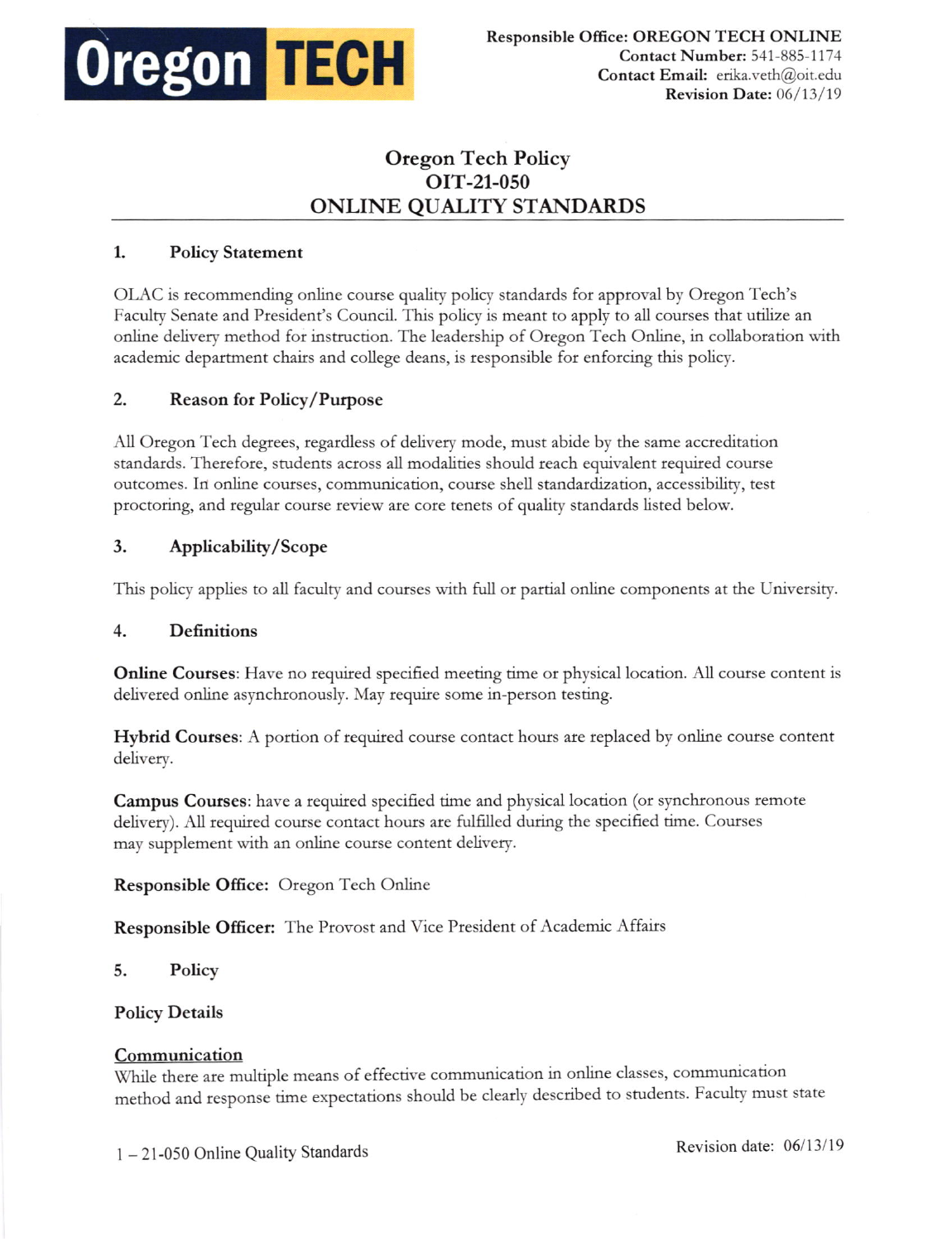and follow the specified timeframe for responses to students' emails, as well as clarify whether students need to communicate using the LMS or Oregon Tech email.

Faculty teaching online classes are also expected to be available to meet with students synchronously; either in petson, by video conference, or by phone. This can be accomplished with designated virtual office hours or by appointment.

# Coutse Shell Standardiz ation

A11 course shells should have the same standard appearance. The standard course shell design will be determined by the Online Learning Advisory Council (OLAC) in coordination with instructional design saff. If an altemative course shell or delivery method is needed, documented approval from Oregon Tech Online leadership and Disability Services leadership is required.

### Proctored Exams

Proctoring policies fot each coutse should be cleady communicated in the syllabus.

# Online Course Review

Online course review will be managed by Oregon Tech Online's instmctional design staff in coordination with a designated faculty reviewer. An approved course quality program, selected by OLAC, will serve as the guiding mechanism for online course review.

All new courses and/or new-to-online faculty will go through the online review process. All existing courses will be subject to the online course review process every five years, or as determined by instructional desgn staff, departrnent chairs, and Oregon Tech Online leadership.

# Accountability/Quality Control

Oregon Tech Online leadership and/or the department chair may request cancellation of an upcoming scheduled course due to concems with course quality. Online coutses that fail the review process may not be offeted in the futute by that instructor undl course tevisioos have been made to correct deficiencies. The college dean is the final decision maker when it comes to officially canceling or apptoving continuation of an online class.

Oregon Tech Online leadership and instructional design staff will regularly review student course evaluations and feedback and discuss concerns with department chairs and college deans as necessary. After one term of recurring negative feedback, the faculty and their department chair will be informed of the concerns. Recurring instances of negative feedback for two consecutive terms may result in course review priot to further course delivery by that faculty.

# **Hybrid Courses**

Hybrid course scheduling and instruction must be approved by the departrnent chair. The departrnent chair will ensure that course standards and objectives ate met and discuss content delivery and the breakdown of modalities used with the instructor prior to the course. The definition of a hybrid course should be included in the course syllabus, including a quantification of the time spent in the classroom and a description of the expectations fot the online portion of the course.

Hybrid courses should contain equivalent content and meet the same objectives as fully on-campus courses.